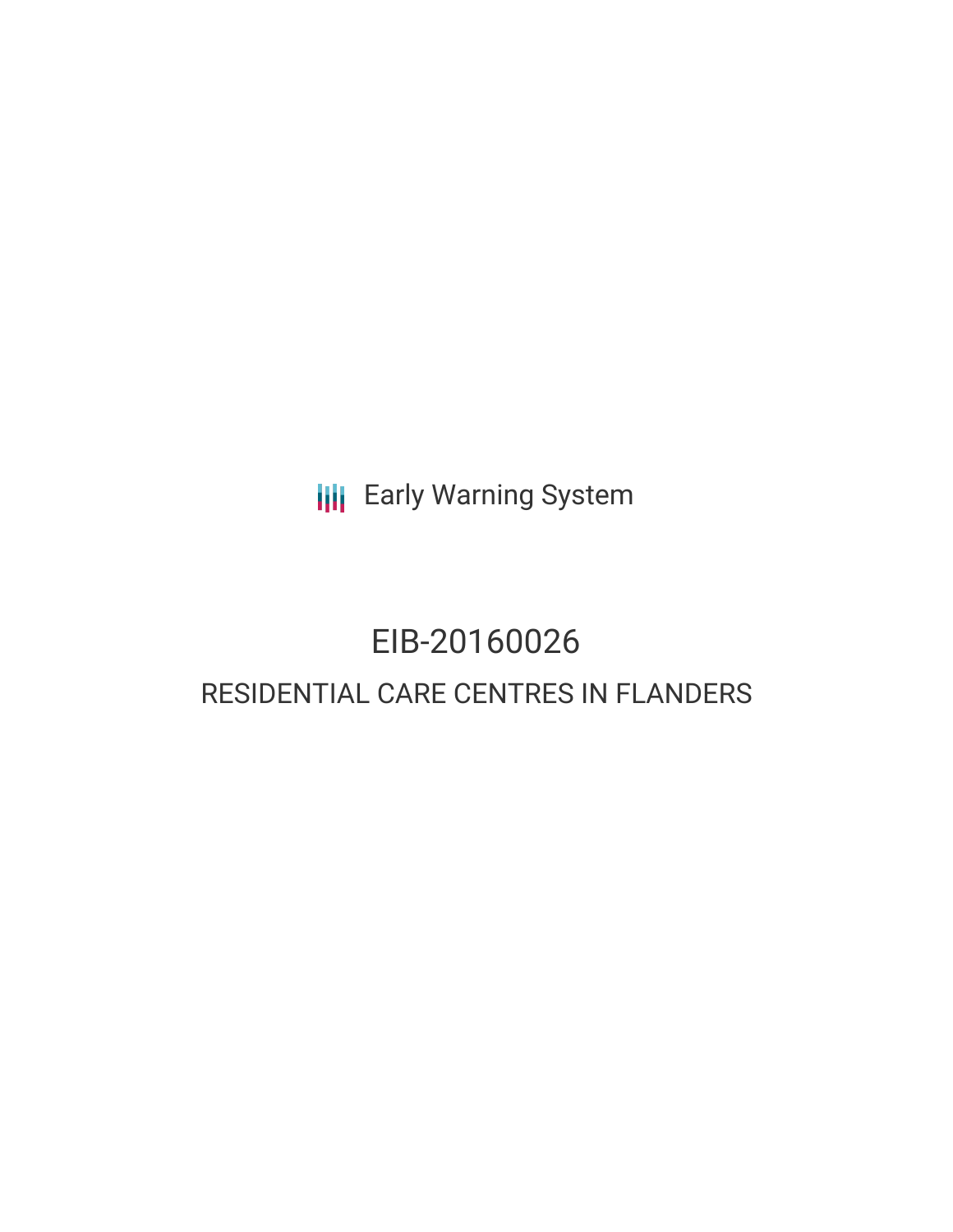

# Early Warning System RESIDENTIAL CARE CENTRES IN FLANDERS

## **Quick Facts**

| <b>Countries</b>               | Belgium                                                                 |
|--------------------------------|-------------------------------------------------------------------------|
| <b>Financial Institutions</b>  | European Investment Bank (EIB)                                          |
| <b>Status</b>                  | Proposed                                                                |
| <b>Bank Risk Rating</b>        |                                                                         |
| <b>Borrower</b>                | VIPA (Vlaams Infrastructuurfonds voor Persoonsgebonden Aangelegenheden) |
| <b>Sectors</b>                 | <b>Education and Health</b>                                             |
| <b>Investment Amount (USD)</b> | \$222.76 million                                                        |
| <b>Project Cost (USD)</b>      | \$445.52 million                                                        |
|                                |                                                                         |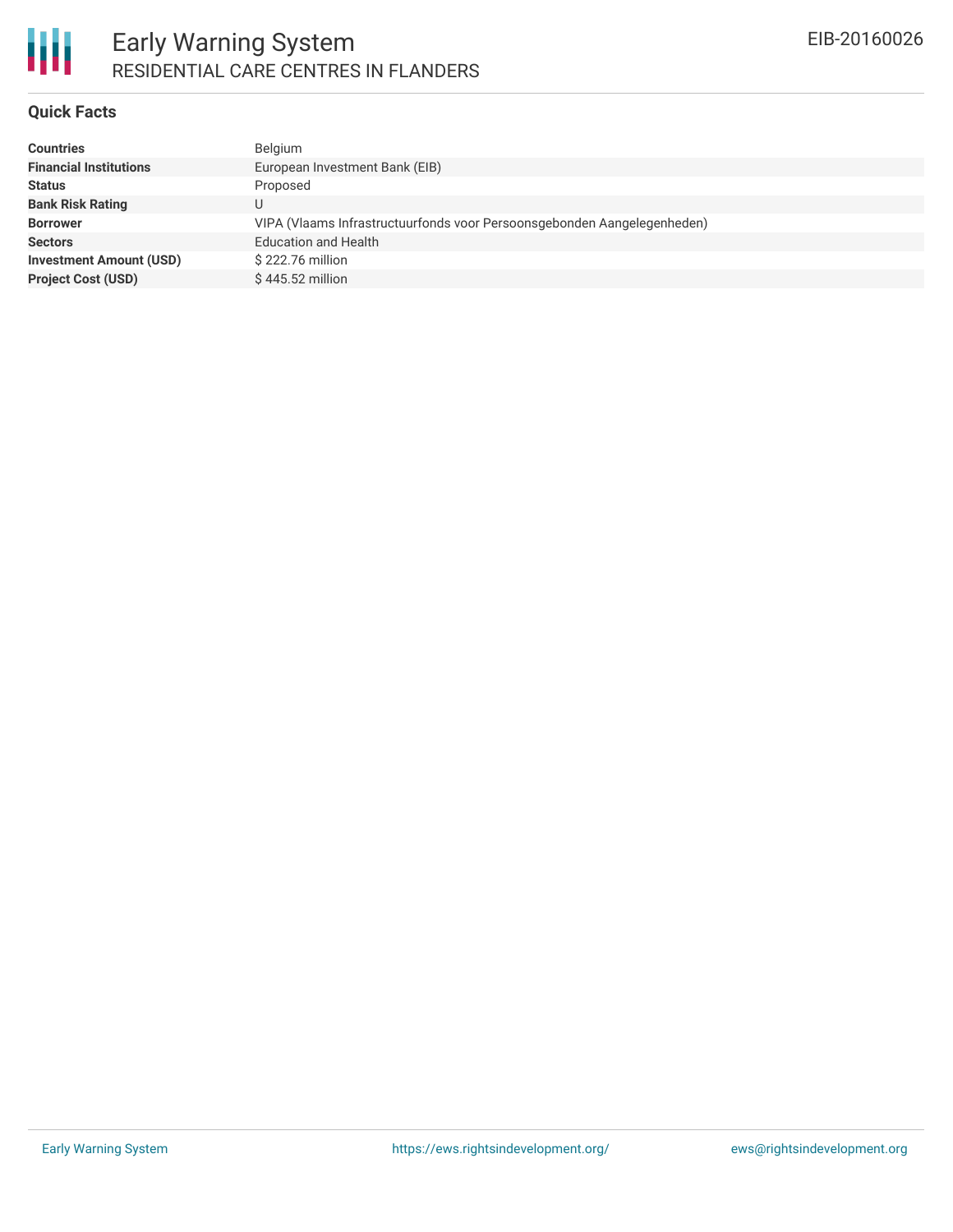

# **Project Description**

The EIB is considering providing a symmetric risk sharing guarantee (with partial delegation) to be issued for the benefit of acceptable commercial banks in Belgium.

According to bank projects, the project objective is to support bank lending activities for the modernization of eligible residential care centers in Flanders. The individual projects could include the construction of new facilities, the refurbishment of existing ones and the acquisition of necessary fixed furniture.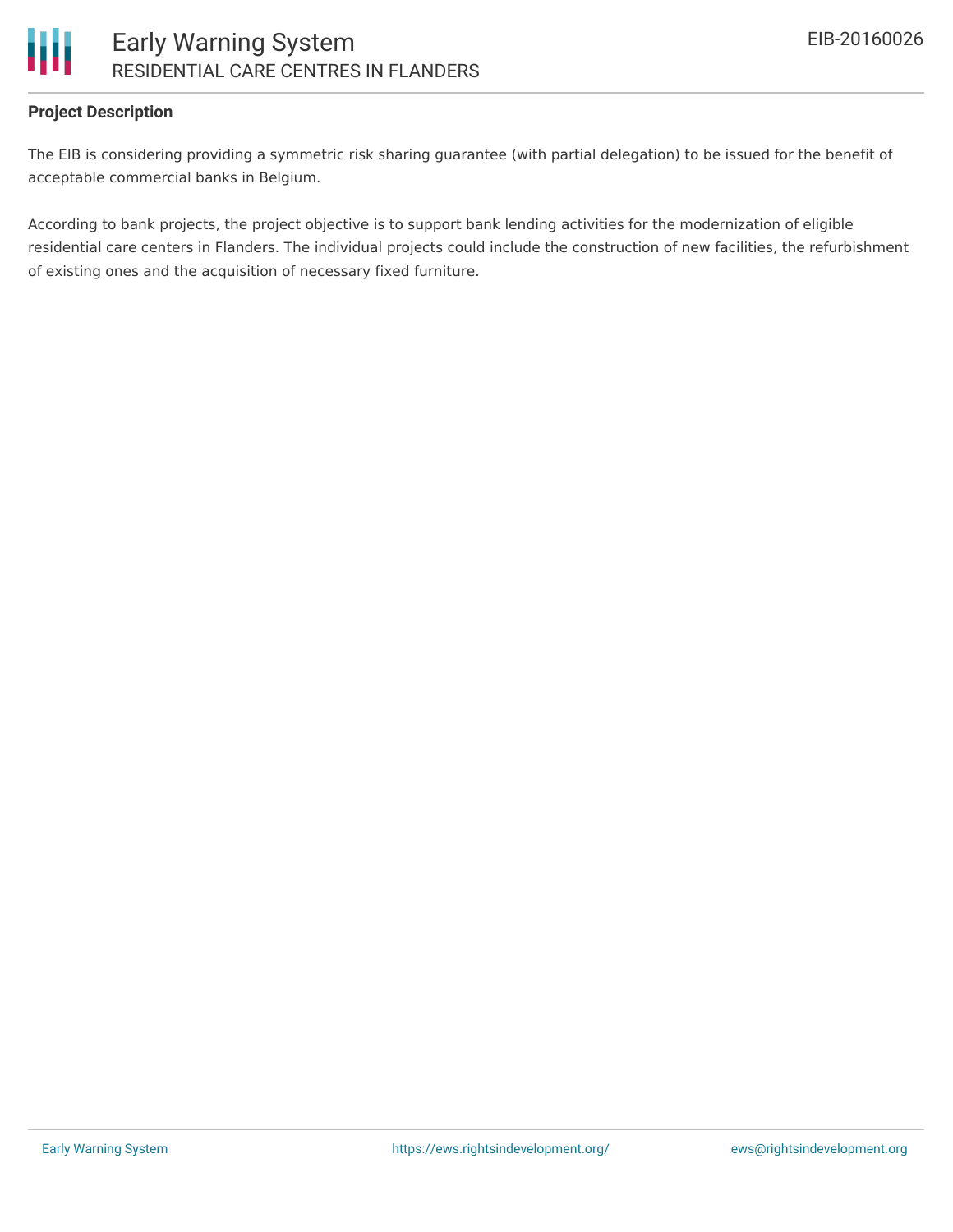# 朋 Early Warning System RESIDENTIAL CARE CENTRES IN FLANDERS

## **Investment Description**

European Investment Bank (EIB)